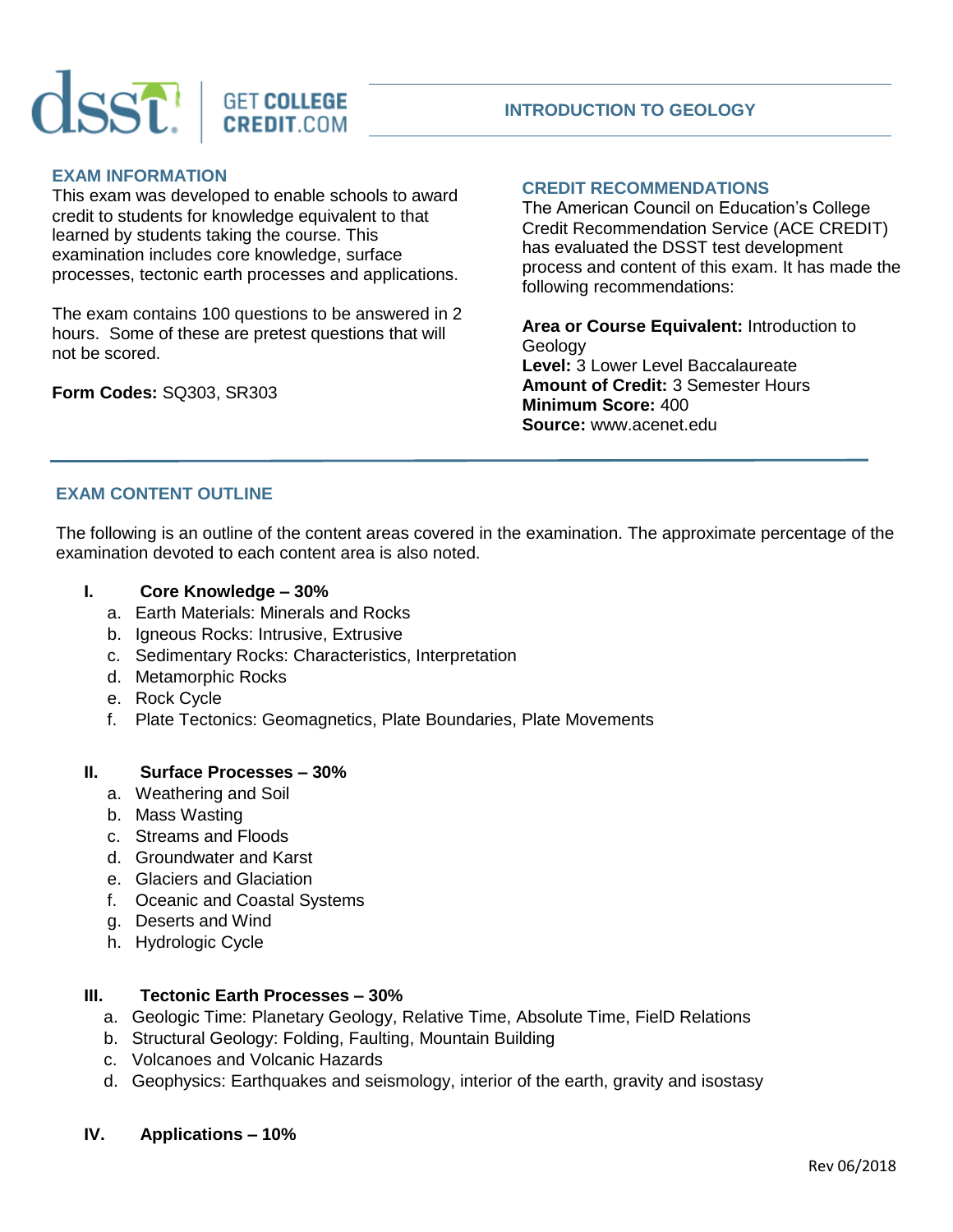- a. Mineral and energy resources
- b. Environmental geology
- c. Climate change

#### **REFERENCES**

Below is a list of reference publications that were either used as a reference to create the exam, or were used as textbooks in college courses of the same or similar title at the time the test was developed. You may reference either the current edition of these titles or textbooks currently used at a local college or university for the same class title. It is recommended that you reference more than one textbook on the topics outlined in this fact sheet.

You should begin by checking textbook content against the content outline provided before selecting textbooks that cover the test content from which to study.

- 1. Fletcher, Charles (2014). *Physical Geology: The Science of Earth*. Wiley, 2nd edition.
- 2. Plummer C., Carlson, D. and Hammersley L. *(2015). Physical Geology*. Mc Graw-Hill Higher Education,  $15<sup>th</sup>$  edition.
- 3. Reynolds, S., Johnson J., Morin, P. and Carter C. (2015). *Exploring Geology.* Mc Graw-Hill, 4th edition.
- *4.* Tarbuck E.J., Lutgens, F. K. and Tasa, D.G. (2017). *The Earth: An Introduction to Physical Geology.*  Pearson, 12<sup>th</sup> edition.

#### **SAMPLE QUESTIONS**

All test questions are in a multiple-choice format, with one correct answer and three incorrect options. The following are samples of the types of questions that may appear on the exam.

- 1. Which of the following minerals would form under the highest temperature conditions (according to the Bowen Reaction Series)?
	- a. Quartz
	- b. Olivine
	- c. Orthoclase feldspar
	- d. Biotite mica
- 2. Which of the following is an igneous rock that cooled slowly, and which is formed primarily of orthoclase feldspar and quartz with some plagioclase feldspar?
	- a. Diorite
	- b. Basalt
	- c. Granite
	- d. Gneiss
- 3. Which of the following is most likely to be layered and to contain marine fossils?
	- a. Till
	- b. Gneiss
	- c. Alluvium
	- d. Shale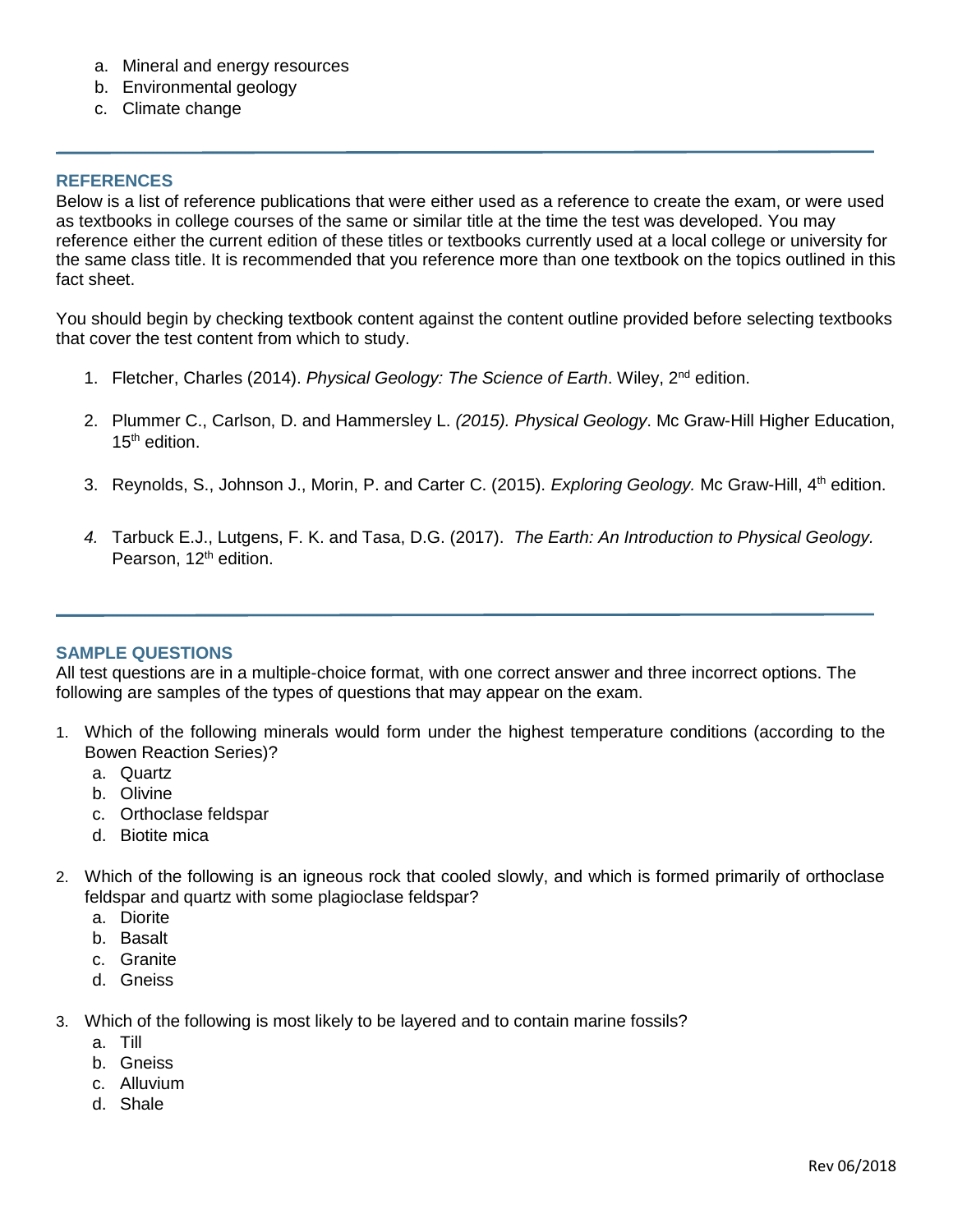4. Which of the following steam patterns would be most likely to develop homogeneous rocks that are nearly horizontal?

- a. Trellis
- b. Radial
- c. Concentric
- d. Dendritic
- 5. Which of the following features may be found as a result of glacial activity in both alpine and continental settings?
	- a. Terminal moraine
	- b. Drumlin
	- c. Cirque
	- d. Horn
- 6. Which of the following would result in long shore transport?
	- a. Waves approaching the beach directly
	- b. Waves approaching the beach at an angle
	- c. Movement of deep ocean currents
	- d. Wind blowing sand
- 7. Of the following geologic periods, which is the most recent?
	- a. Triassic
	- b. Cambrian
	- c. Permian
	- d. Tertiary
- 8. The type of fold illustrated above is which of the following?
	- a. Northward plunging anticline
	- b. Southward plunging anticline
	- c. Northward plunging syncline
	- d. Southward plunging syncline
- 9. The fact that secondary earthquake waves (S- wave) do not pass through the core of the Earth suggests that the
	- a. outer core is liquid
	- b. mantle is denser than the core
	- c. mantle is less dense than the core
	- d. crust is of different thickness at different locations
- 10. The presence of fossilized ripple marks in rock indicates that the rock is
	- a. volcanic
	- b. igneous
	- c. sedimentary
	- d. metamorphic
- 11. Which of the following physical properties of minerals can be used to distinguish easily between calcite and quartz?
	- a. Color
	- b. Luster
	- c. Streak
	- d. Hardness